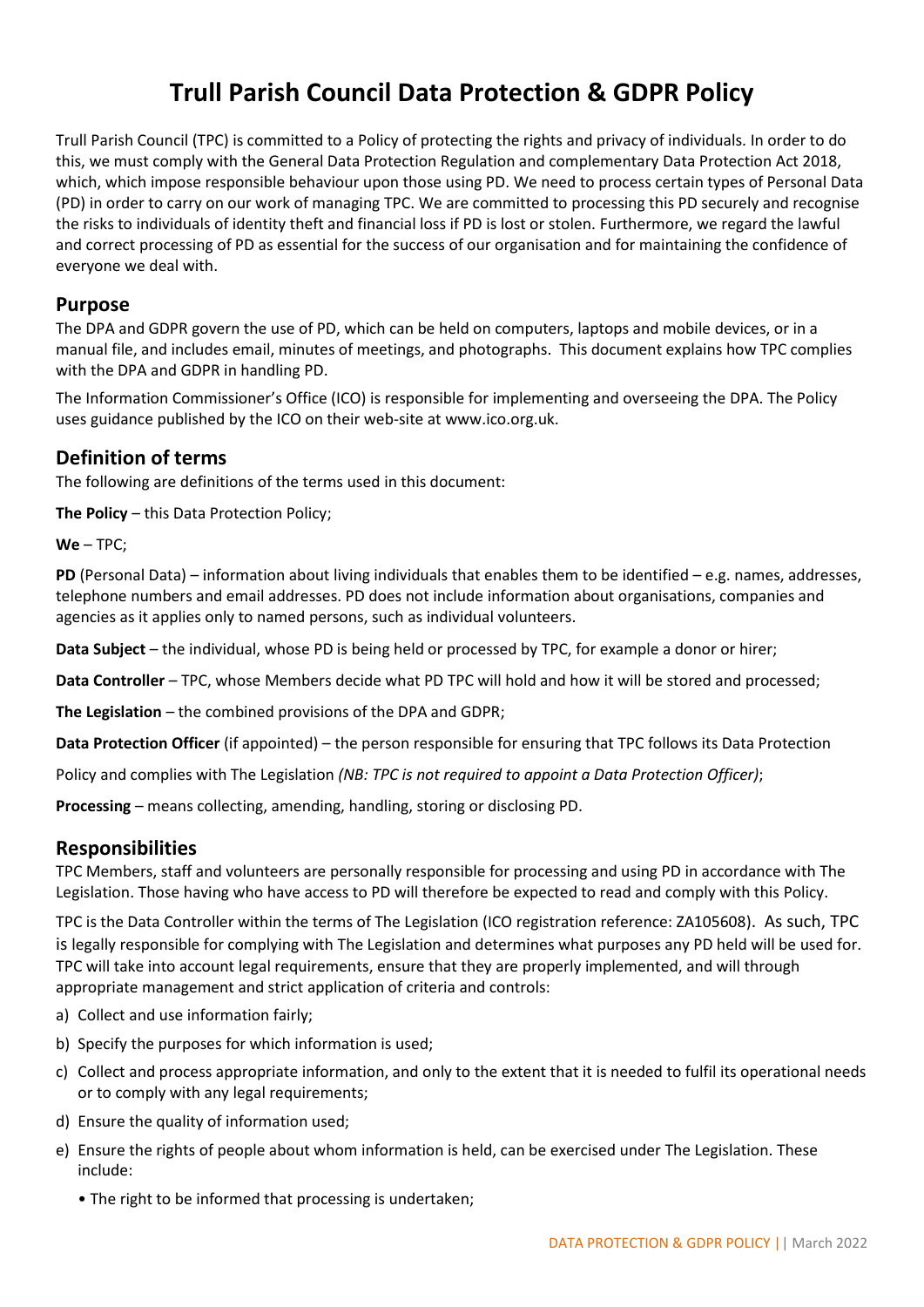- The right of access to one's PD;
- The right to prevent processing in certain circumstances, and;
- The right to correct, rectify, block or erase information which is regarded as wrong information;
- The right to expect that the Data Controller will:
- $\circ$  Take appropriate technical and organisational security measures to safeguard PD;
- o Ensure that PD is not transferred abroad without suitable safeguards;
- o Treat people justly and fairly whatever their age, religion, disability, gender, sexual orientation or ethnicity when dealing with requests for information;
- o Set out clear procedures for responding to requests for information. All Members, staff and volunteers are aware that a breach of the rules and procedures identified in this Policy may lead to action being taken against them.

This Policy will be updated as necessary to reflect best practice in data management, security and control and to ensure compliance with any changes or amendments made to The Legislation. In case of any queries or questions in relation to this Policy, please contact the TPC Parish Clerk.

The Parish Clerk is responsible for:

- Ensuring that TPC complies with the provisions of The Legislation;
- Implementation of this Policy;
- Handling Data Subject access requests in accordance with The Legislation.

TPC and the Parish Clerk may be contacted via the TPC web-site at [www.trullparishcouncil.org.uk/](http://www.trullparishcouncil.org.uk/)

This Policy applies to TPC and its employees. It does not apply to individual Members, except when:

• TPC discloses PD to them so that they can fulfil a TPC function. In such cases those Members are subject to this Policy as if they were employees for as long as the PD remains in their possession.

This Policy will be updated as necessary to reflect best practice in data management, security and control and to ensure compliance with any changes or amendments made to The Legislation.

Any queries or questions in relation to this Policy must be addressed to the TPC Parish Clerk.

# **Data Protection Principles**

It is TPC Policy to comply fully with the following Data Protection Principles as defined in The Legislation:

- 1) PD shall be processed fairly and lawfully and, in particular, shall not be processed unless there is an operational need to do so;
- 2) PD shall be obtained only for one or more specified and lawful purpose, and shall not be processed in any manner incompatible with that purpose or those purposes;
- 3) PD shall be adequate, relevant and not excessive in relation to the purpose or purposes for which they are processed;
- 4) PD shall be accurate and, where necessary, kept up to date;
- 5) PD processed for any purpose shall not be kept for longer than is necessary for that purpose or those purposes;
- 6) PD shall be processed in accordance with the rights of Data Subjects under The Legislation;
- 7) Appropriate technical and organisational measures shall be taken against unauthorised or unlawful processing of PD and against its accidental loss, destruction, or damage;
- 8) PD shall not be transferred to a country or territory outside the European Economic Area unless that country or territory ensures an adequate level of protection for the rights and freedoms of Data Subjects in relation to the processing of personal data.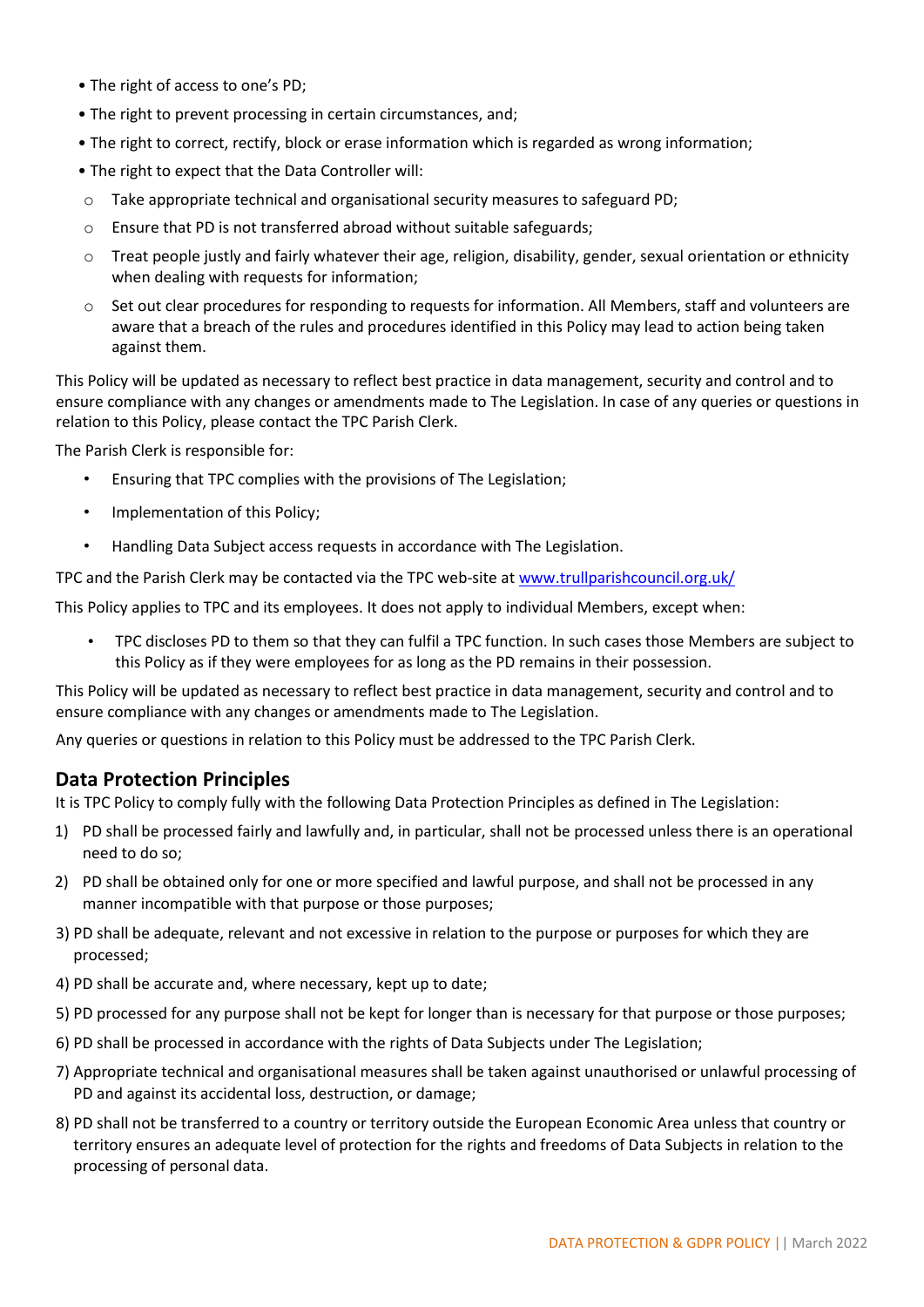## **Personal Information Processed by TPC**

The table below details the kind of PD that is typically in the possession of TPC, the circumstances under which it is acquired, and how it is processed.

| <b>General Purpose</b>                                                                        | <b>Type of Personal Information</b>                                                                                                                                                                                                   | <b>Data Handling Policy</b>                                                                                                                                                                                                                                                                                                                                                    |
|-----------------------------------------------------------------------------------------------|---------------------------------------------------------------------------------------------------------------------------------------------------------------------------------------------------------------------------------------|--------------------------------------------------------------------------------------------------------------------------------------------------------------------------------------------------------------------------------------------------------------------------------------------------------------------------------------------------------------------------------|
| As a Parish Council                                                                           | Member contact details.<br>Additional personal information:<br>photographs for TPC web-site,<br>publications and publicity; DOBs and<br>other personal information to set up<br>Members as signatories for TPC's<br>banking facility. | Held by the Chair of Members and the TPC<br>Parish Clerk.<br>Personal information concerning Members<br>may be published if already in the public<br>domain or with their express consent.<br>Any Member PD relating to TPC's banking<br>facility will be held only for the duration of<br>their term in office.                                                               |
| As an employer                                                                                | Personal & financial details of<br>employees.                                                                                                                                                                                         | Employee records are held by the Parish<br>Clerk and any Member(s) appointed by<br>minuted decision taken at a full meeting of<br>TPC when required.                                                                                                                                                                                                                           |
| Dealings with suppliers                                                                       | Contact and payment details of the<br>supplier and records relating to<br>supplier performance.                                                                                                                                       | Records are held by the Parish Clerk, and any<br>Member(s) appointed by minuted decision<br>taken at a full meeting of TPC when required.                                                                                                                                                                                                                                      |
| TPC web-site                                                                                  | The web-site contains only<br>information intended to be made<br>public. It includes a facility for the<br>public to contact the Parish Clerk by<br>email at a TPC address.                                                           | This Data Protection Policy is published on<br>the web-site.<br>The web-site includes appropriate data<br>protection statements.                                                                                                                                                                                                                                               |
| Parish Surveys /<br>consultation                                                              | A respondent may optionally include<br>their name and contact details to<br>enable TPC to verify that the<br>response is valid (from a resident of<br>the Parish) and unique.                                                         | Records are held by the Clerk<br>& RFO plus any Member(s) appointed by<br>minuted decision of TPC if required.                                                                                                                                                                                                                                                                 |
| Member of the public<br>contacts TPC (as distinct<br>from contacting an<br>individual Member) | Name and contact details in<br>association with the correspondence<br>and possibly information included by<br>the originator.                                                                                                         | Contact to TPC is via the Clerk<br>& RFO, Chairman or Vice Chairman. The<br>general issue may be shared with all the<br>Members only after all personal information<br>has been removed, unless the Clerk has<br>express permission from the originator (and<br>any other people cited). Records are held by<br>the Clerk for as long at the issue remains<br>live/unresolved. |

# **Applying The Legislation within TPC**

We will let people know why we are collecting their data, which is for the lawful purpose of managing TPC, its hiring, marketing, publicity for events, fundraising and finances. It is our responsibility to ensure PD is only used for this purpose unless specific consent is given or the PD is already in the public domain. Access to PD will be limited to TPC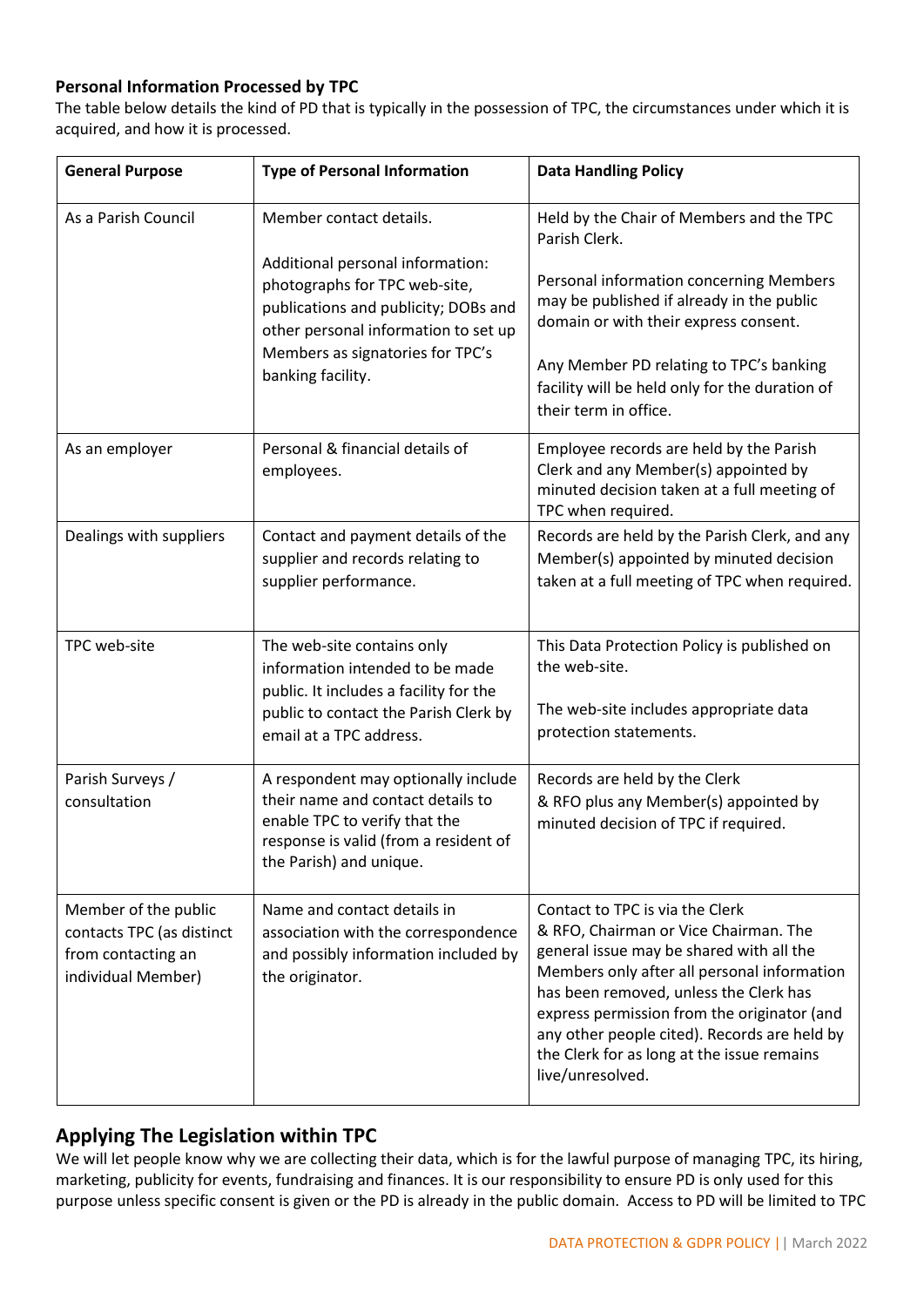staff and Members. Where individuals need to be identified in public documents (e.g. minutes) and harm may result, initials rather than full names will normally be used.

## **Correcting data**

Individuals have a right to make a Subject Access Request (SAR) to find out whether TPC holds their PD, where it is held, what it is used for and to have data corrected if it is incorrect. This right exists to prevent use which is causing the Data Subjects damage or distress, or to stop marketing information being sent to them. Any SAR must be dealt with within 30 days. Before providing any information, the identity of the individual submitting the SAR must be established by means of both photo identification (e.g. passport or photo driving licence) and confirmation of address (e.g. recent utility bill, bank or credit card statement).

Any concerns on the part of Data Subjects about TPC's compliance with a SAR (e.g. if it is manifestly incorrect or excessive) need to be discussed promptly with the Parish Clerk

## **Procedures for Data Handling & Security**

TPC has a duty to ensure that appropriate technical and organisational measures and training are in place to prevent:

- Unauthorised or unlawful processing of PD;
- Unauthorised disclosure of PD;
- Accidental loss of PD.

All Members, staff and volunteers must therefore ensure that PD is dealt with properly no matter how it is collected, recorded or used. This applies whether or not the information is held on paper, in a computer or recorded by some other means e.g. tablet or mobile phone.

PD relates to data of living individuals who can be identified from that data and to whom use of that data could cause damage or distress. Mentioning someone's name in a document does not qualify as PD; however, combining various data elements such as a person's name, salary, religious beliefs etc. would be classed as PD, and falls within the scope of The Legislation. It is therefore important that Members, employees and volunteers consider any information (which is not otherwise in the public domain) that can be used to identify an individual as PD and observe the guidance given below.

## **Privacy Notice and Consent Policy**

The privacy notice and consent Policy are as follows:

*TPC uses PD for the purposes of managing its affairs and finances, fundraising, running and marketing events, and staff employment. Data may be retained for up to 7 years for accounts purposes and for longer where required, e.g. by TPC's insurers. More detailed information about this is available from the TPC Parish Clerk.*  Consent forms, if used, will be stored in a securely-held electronic or paper file.

# **Operational Guidance**

Employees and Members acting on behalf of TPC shall protect personal information within the scope of this Policy in accordance with the following procedures:

## **Externally-hosted Services** (e.g. email, cloud storage services).

External services (e.g. email, cloud storage services) shall be secured with a strong password to prevent access to the account from remote devices.

#### **Email**

All Members, staff and volunteers should consider whether an email (whether incoming or outgoing) will need to be kept as an official record. If the email needs to be retained, it should be saved into the appropriate folder or printed and stored securely.

Emails that contain PD no longer required for operational use should be deleted from the personal mailbox and any 'deleted items' box.

Where someone who is not a Member, employee or contractor needs to be copied into an email (e.g. a wider circulation list for an upcoming event), the 'bcc' instead of 'cc' option must be used to avoid their PD being shared through forwarding.

#### **Phone Calls**

Phone calls can lead to unauthorised use or disclosure of PD and the following precautions should be taken: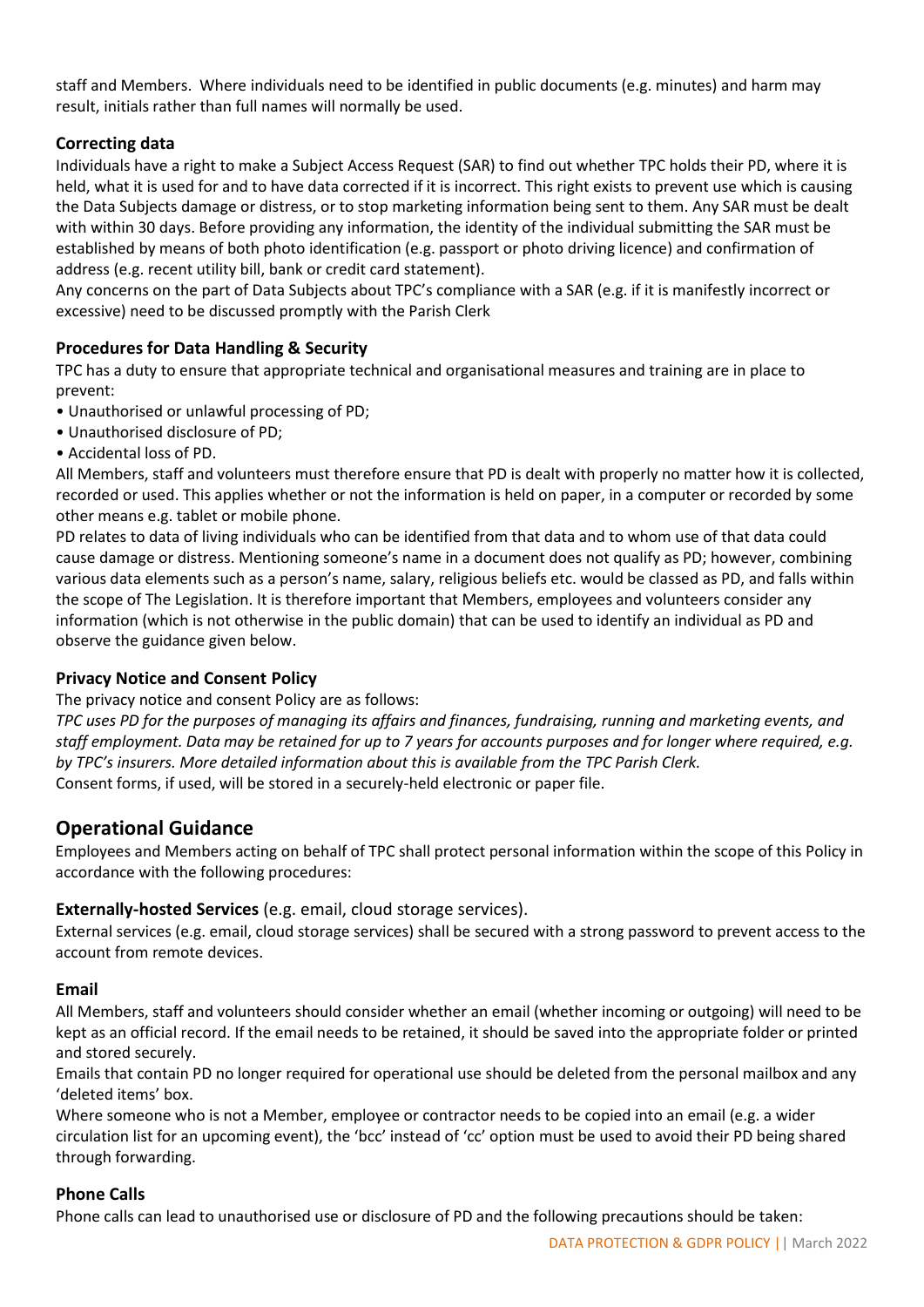- PD should not be given out over the telephone unless you have no doubts as to the caller's identity and the information requested is innocuous.
- If you have any doubts, ask the caller to put their enquiry in writing.
- If you receive a phone call asking for PD to be checked or confirmed, be aware that the caller may be impersonating someone with a right of access.

## **Personal Computers**

Personal computers should be secured with a strong password to prevent unauthorised access to personal information should the aforementioned computer be stolen, passed on or otherwise compromised. Internetconnected devices should be running anti-virus software and be protected by a suitable firewall device such as a properly configured router provided by an Internet Service Provider. Where a personal computer is shared, any personal information subject to this Policy processed on that computer shall be protected by password known only to the employee/Member (for example through the use of a separate user account or password-protected files).

All laptops and portable devices that hold PD must be protected with a suitable password which is changed regularly. Where sensitive data or financial information is held, an encryption program should be used. Laptops must be locked (password protected) when left unattended, even for short periods of time.

When being transported in a car, laptops must be kept out of sight, preferably in the boot. Whenever laptops are left in an unattended vehicle, they must be put it in the boot with all doors locked and any alarm set.

Laptops or portable devices must never be left in a vehicle overnight or unattended in restaurants, bars or any other venue.

On public transport, laptops and portable devices must remain in the possession of their keeper at all times and never placed in luggage racks or put down on the floor.

## **Data Security and Storage**

Only the minimum necessary PD should be stored on TPC computers and laptops. PD received on disk or memory stick should be saved to the relevant permanent-storage file. The disk or memory stick should then be securely returned (if applicable), safely stored or wiped.

## **Passwords**

Passwords must not be easy to guess and should contain upper- and lower-case letters and numbers.

- Passwords should be 6 characters or more in length. A few common-sense rules for password protection are to: • never share them with anyone;
- never physically write them anywhere on the protected device or in its case.

## **Data Storage**

PD will be stored securely and will only be accessible to individuals authorised by TPC.

Information will be stored for only as long as it is needed or required by statute and will be disposed of appropriately. For financial records this will be up to 7 years. For employee records see below. Archival material such as minutes and legal documents will be stored indefinitely. Other correspondence and emails will be disposed of when no longer required or when Members, staff or volunteers retire.

All PD held for TPC must be non-recoverable from any computer which has been passed on/sold to a third party.

## **Personal Mobile Devices & Removable Storage**

Employees and Members with mobile devices that are capable of storing personal information and/or sending and receiving email should secure those devices using a PIN or other in-built security facility to prevent unauthorised access to personal information should the device be stolen, passed on or otherwise compromised. USB drives shall not be used.

## **Taking Information Home**

All reasonable steps should be taken to secure electronic and paper-based information whilst in residential property. Information of a sensitive nature, including but not limited to financial documents, cheque books and banking credentials should be kept securely under lock and key.

## **Information Regarding Employees or Former Employees:**